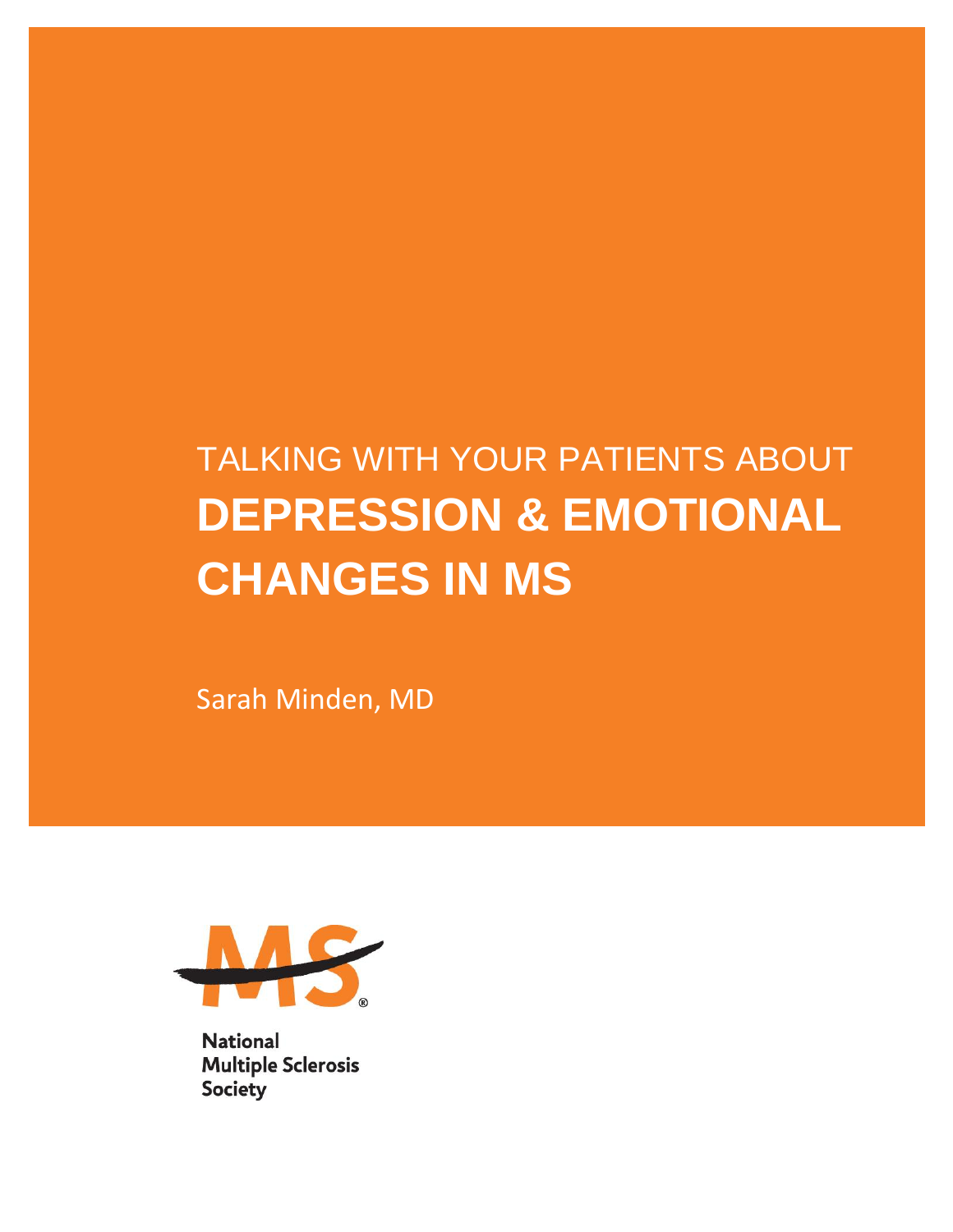# **The National MS Society's Professional Resource Center provides:**

- Easy access to comprehensive information about MS management in a variety of formats;
- Dynamic, engaging tools and resources for clinicians and their patients;
- Clinical information to support high quality care; and
- Literature search services to support high quality clinical care.

# **FOR FURTHER INFORMATION:**

### **VISIT OUR WEBSITE:**

[nationalMSsociety.org/PRC](http://www.nationalmssociety.org/prc)

To receive periodic research and clinical updates and/or e-news for healthcare professionals,

### **EMAIL:**

[healthprof\\_info@nmss.org](mailto:healthprof_info@nmss.org)

© 2018 National Multiple Sclerosis Society. All rights reserved.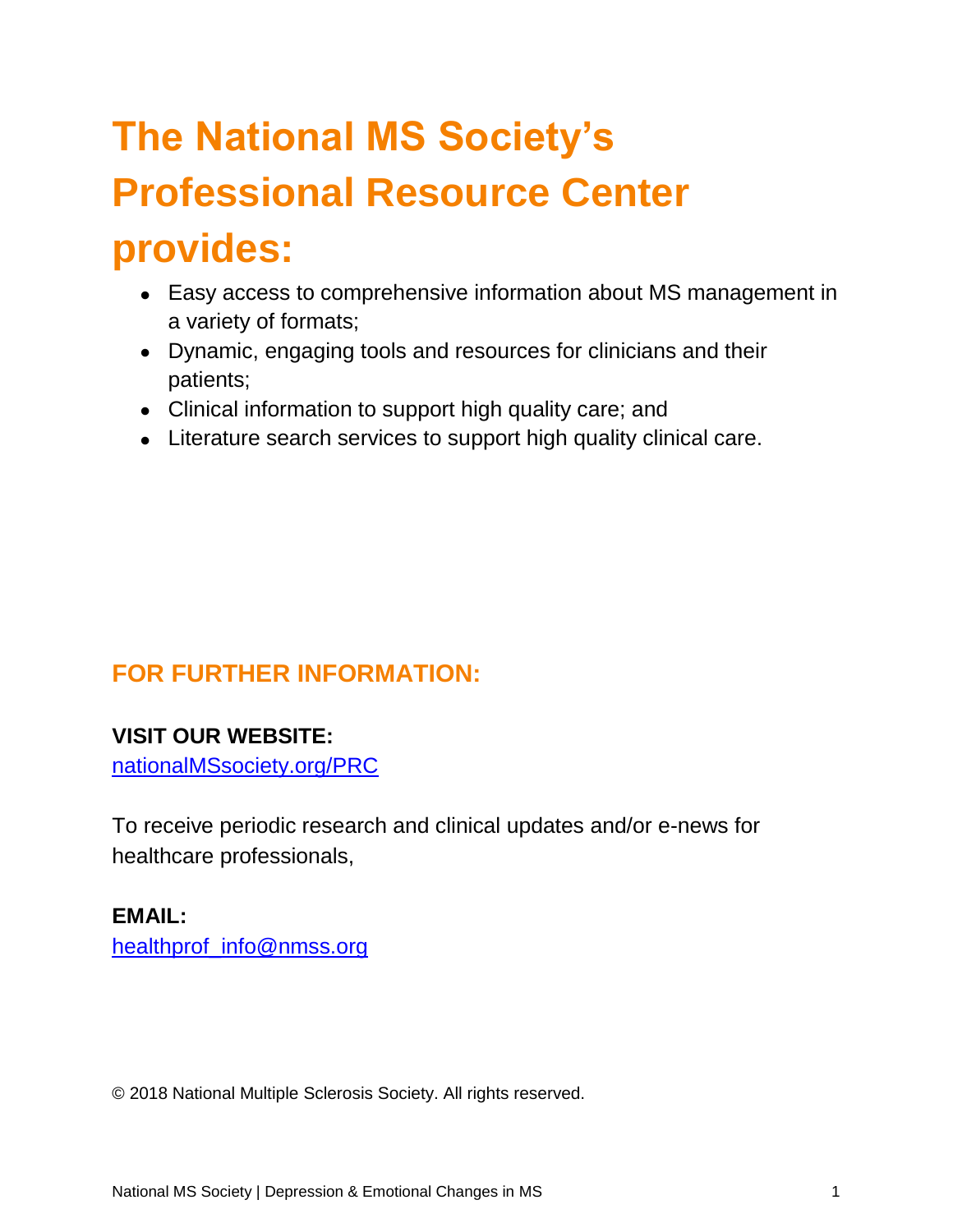# **Table of Contents**

| WHY SHOULD I TALK TO MY PATIENTS ABOUT EMOTIONAL CHANGES WITH MS?3               |
|----------------------------------------------------------------------------------|
| WHEN SHOULD I TALK WITH MY PATIENTS ABOUT THESE EMOTIONAL CHANGES? 4             |
| WHAT IS THE MOST IMPORTANT INFORMATION ABOUT DEPRESSION TO CONVEY TO MY          |
| WHAT IS THE MOST IMPORTANT INFORMATION ABOUT OTHER EMOTIONAL CHANGES TO          |
| AT WHAT POINT IS IT APPROPRIATE TO INVOLVE FAMILY MEMBERS IN THESE DISCUSSIONS?7 |
|                                                                                  |
| HOW DO I ENSURE APPROPRIATE TREATMENT FOR MY PATIENTS AND THEIR FAMILY           |
|                                                                                  |
|                                                                                  |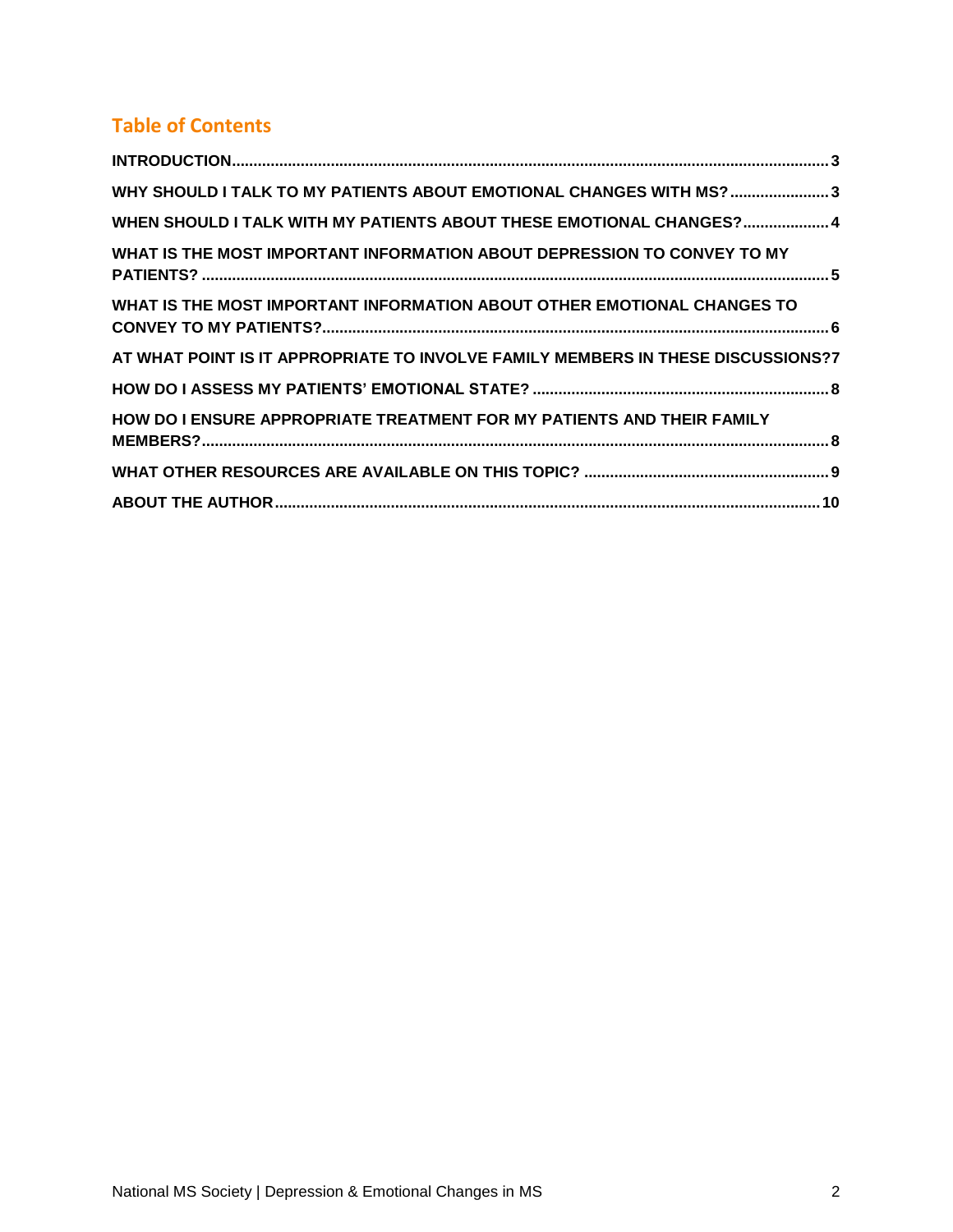### <span id="page-3-0"></span>**Introduction**

Use this resource to help facilitate conversations with your patients about the emotional aspects of multiple sclerosis (MS). Because patients often perceive depressive feelings and other mood changes as signs of weakness or mental instability, they may be reluctant to discuss them with their physicians. They may also have no idea that the feelings and changes could be related to their MS. While these mood disturbances may not be readily apparent during a relatively brief office visit, they can have a significant impact on a person's quality of life, general well-being, and adherence to treatment.

# <span id="page-3-1"></span>**Why should I talk to my patients about emotional changes associated with MS?**

- Depression is one of the most common symptoms of MS; more than half of patients will have a major depressive episode during the course of their illness.
- The etiology of depression in MS involves multiple factors, including genetics, brain pathology, immunological changes, dysregulation of the hypothalamic-pituitary-adrenal axis and psychosocial challenges.
- Depression adds to the morbidity and mortality associated with MS.
- Screening for depression is recommended at every visit. A two-question screen has been validated for use in MS (Mohr et al., 2007).
	- o During the past two weeks, have you often felt down, depressed or hopeless?
	- $\circ$  During the past two weeks, have you had little interest or pleasure in doing things?

A positive response to either or both of these questions may indicate major depression and further evaluation by a mental health professional is recommended. Your patients can contact the National MS Society (1-800-344- 4867) for assistance in finding a mental health professional in their area.

- Patients and their family members need to be able to differentiate clinical depression from the normal grieving associated with the losses and life changes caused by MS.
- Other emotional changes also occur more frequently in people with MS: anxiety, mania and hypomania, emotional lability, pathological laughing and weeping, and euphoria.
- Family members may also become depressed and anxious as they struggle to cope with the challenges the illness presents for the entire family.
- MS-related emotional changes have different causes, treatments, and implications for the patient, family, and physician.
- For all these conditions, except euphoria, there are effective treatments. By talking about them with your patients and their families, you can facilitate early recognition and treatment of the problems, thereby minimizing suffering and enhancing the effectiveness of treatment.
- By raising these issues, you demonstrate an understanding and acceptance of patients' emotional experiences with MS, as well as a willingness to address them.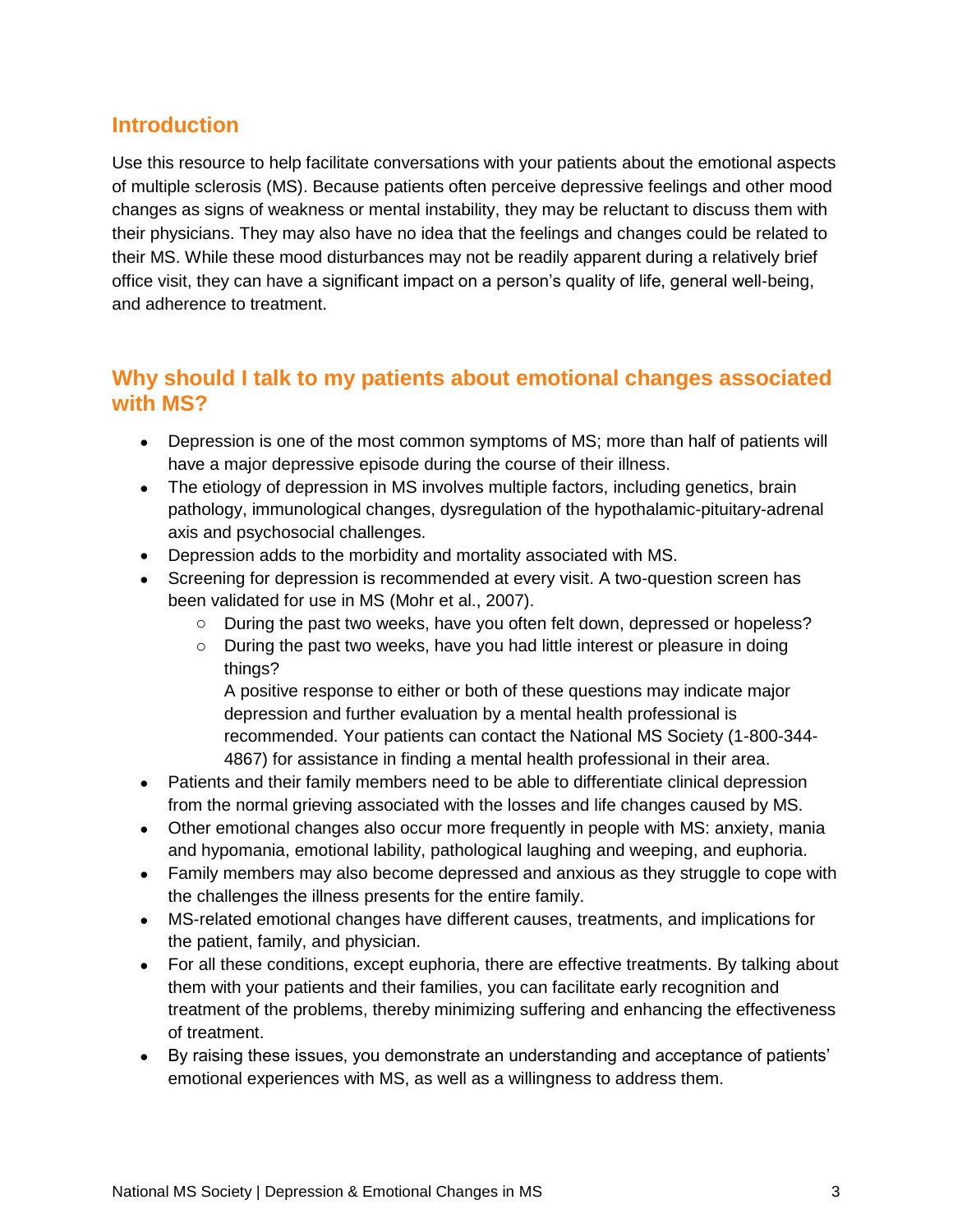# <span id="page-4-0"></span>**When should I talk with my patients about these emotional changes?**

- Because emotional changes are common, treatable, and often part of the disease process, talk about them with your patients as you would talk about any of the other symptoms of MS. Ideally, you will discuss the full range of possible MS symptoms, including emotional changes, as soon as the diagnosis is made and repeat the discussion as often as necessary.
- While patients can become depressed at any time, certain times and experiences are associated with greater risk:
	- o Diagnosis
	- $\circ$  Exacerbations (particularly the second exacerbation, which acts to confirm the reality of MS for a person who has been in denial)
	- o Increasing disability
	- $\circ$  Points of transition to greater dependence (e.g., the use of an ambulation aid, or the need for intermittent self-catheterization or personal assistance)
	- o Any major life change or loss, such as disability-related retirement
- Family members are also at risk during these times, particularly as lifestyle changes occur and caregiving demands increase.
- The discussion of emotional changes may be prompted by questions from patients and families or necessitated by clear signs on examination that the patient or family member needs treatment. Your best strategy for managing this aspect of MS is to build a strong patient-physician relationship where these kinds of problems are easily discussed. You can foster this relationship by taking the initiative from the very beginning.

# **How should I talk with my patients about emotional changes?**

- Many physicians worry that they will upset their patients by talking about emotional changes. In fact, most patients find it a great relief to talk about these matters. Talking about depression, anxiety, or suicidal thoughts does not precipitate these feelings or ideas; talking reassures people that they are understood and can be helped.
- While your style of communication may vary with the particular patient or situation, it is important to talk openly and matter-of-factly, conveying that emotional changes are as much a part of MS as problems with walking or bowel and bladder function.
- Patients with emotional changes often have misapprehensions about the feelings and problems they are experiencing. Simply correcting these misapprehensions can bring people significant relief. For example:
	- $\circ$  Learning that emotional changes are common in MS is helpful to patients who worry that they are "crazy" or unique in having these problems.
	- $\circ$  Understanding the biological basis for emotional changes reassures patients who feel this is their fault or feel guilty or inadequate for not being "stronger."
	- $\circ$  Recognizing that there are effective treatments for most emotional disturbances helps patients who are feeling hopeless and despairing.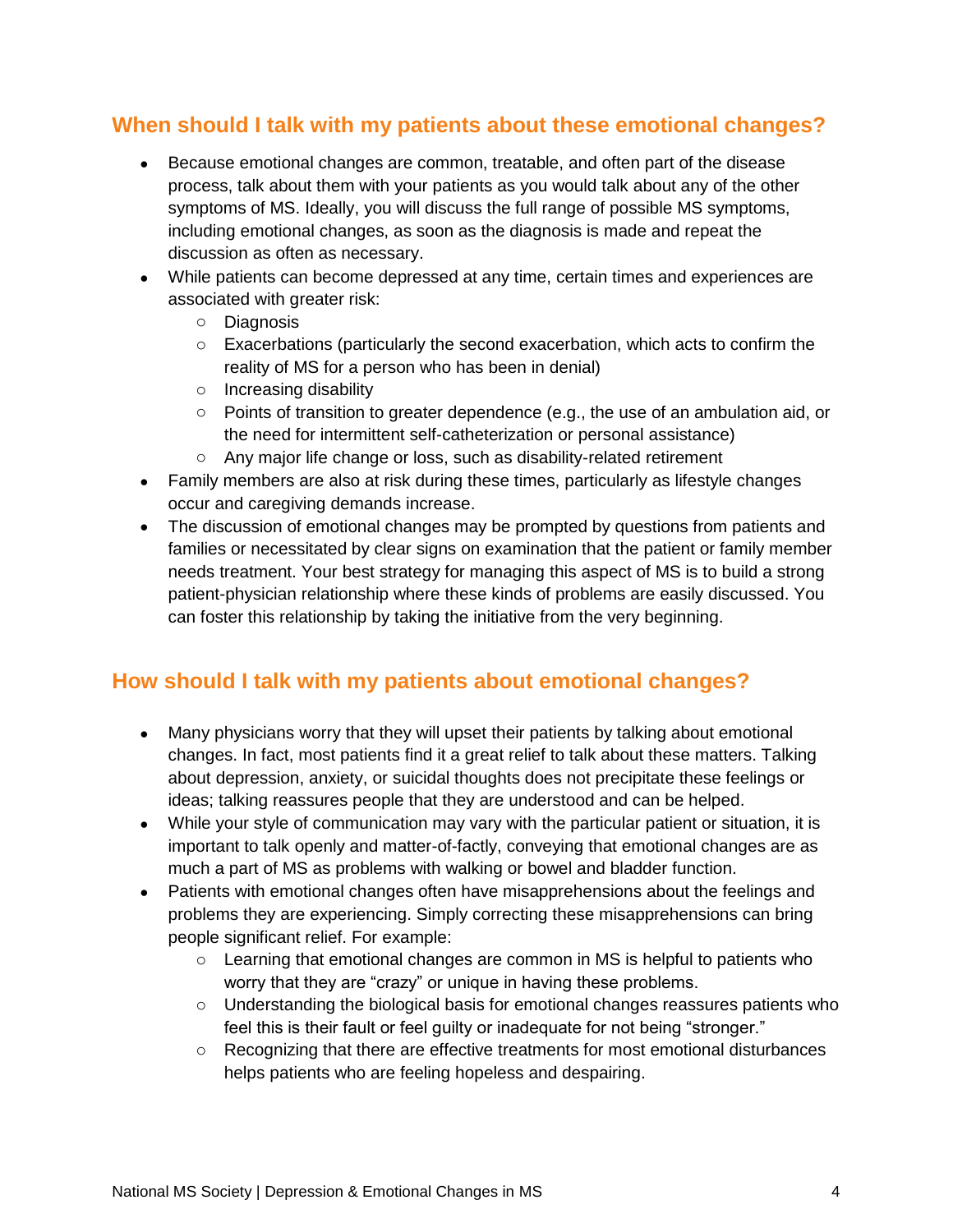# <span id="page-5-0"></span>**What is the most important information about depression to convey to my patients?**

- Most people with MS become discouraged and demoralized when they have an exacerbation, and most go through phases of mourning for the losses of function, lifestyle, and hopes for the future that come with increasing disability. These natural states are distinguishable from depression because they tend to be mild and timelimited, typically resolving on their own, and are best characterized by the term "grief."
- Depression, on the other hand, is characterized by:
	- o Depressed mood or loss of interest or pleasure
	- o Feelings of hopelessness or pessimism
	- o Feelings of guilt, worthlessness or helplessness
	- o Sleep disturbances: trouble falling or staying asleep, early morning awakening, sleeping too much (easily confused with sleep disturbances caused by MS)
	- $\circ$  Diminished appetite with weight loss or increased appetite with weight gain
	- o Decreased energy, increased fatigue, and feeling "slowed down" (easily confused with MS-related lassitude)
	- o Restlessness or agitation
	- $\circ$  Irritability, particularly in children and adolescents (easily confused with MSrelated emotional lability)
	- o Diminished ability to think, concentrate, or make decisions (easily confused with MS-related cognitive impairment)
	- o Thoughts of suicide or death or a suicide plan or attempt
	- o Preoccupation with and worry about physical symptoms that do not respond to treatment or for which a physical cause cannot be found [easily confused with various MS-related symptoms and discomforts]
- More than half of all people with MS are likely to experience a depressive episode over their lifetime compared to 20% of people in the general population. Patients most at risk are those who have been depressed before or who have biological relatives with depression or alcoholism.
- There are different types of depression:
	- o Major depressive disorder, characterized by one or more episodes of depressive symptoms that last all day, nearly every day, for a period of at least two weeks
	- $\circ$  Bipolar disorder, in which episodes of depression alternate over varying time intervals with episodes of mania or hypomania (see below)
	- o Dysthymia, which is characterized by a chronic depressive state for most of the time for at least two years
- While we do not fully understand how or why depressions occur, we do know that a disruption of brain chemicals (a reduction in the availability of neurotransmitters such as serotonin and norepinephrine) is the immediate cause.
	- o Although people may believe that stress or something they did or did not do caused the depression, there is no scientific evidence to support this belief.
	- $\circ$  No one should feel that he or she brought on the depression or failed to remove the inevitable stresses of living with a chronic illness.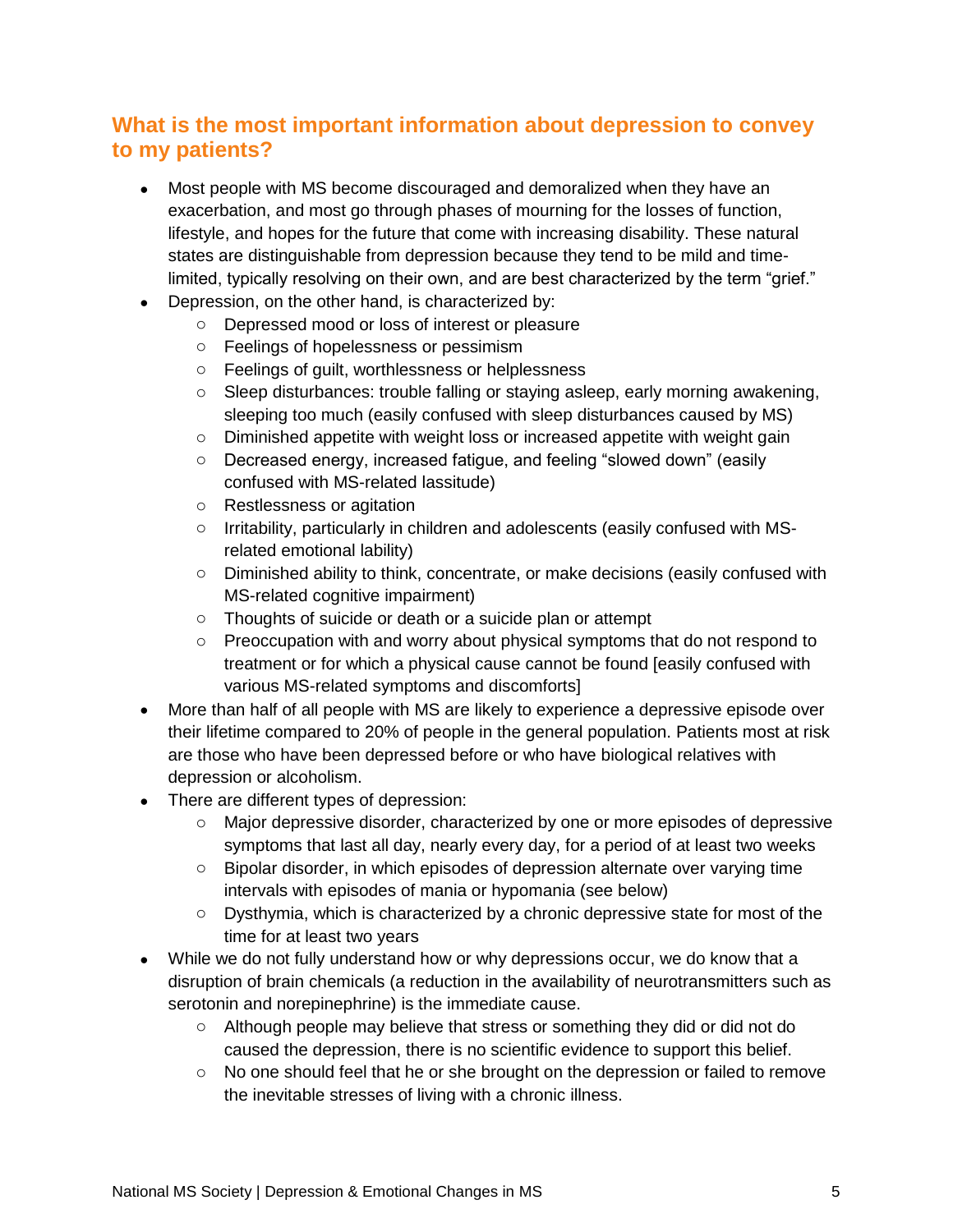- Depression is most effectively treated with a combination of medication and psychotherapy. The selective serotonin reuptake inhibitors (SSRIs) are safe and effective for people with MS. Antidepressants may be prescribed by a primary care physician, neurologist, or psychiatrist (and nurses in some states).
	- $\circ$  Antidepressants can thoroughly eliminate the symptoms of depression, although it may be necessary to try a few different medications before finding the one that is most effective with the fewest side effects. While most patients take an antidepressant for 6–12 months, some may need ongoing treatment.
	- o In selecting an antidepressant, each of the following should be taken into consideration:
		- 1. What medication, if any, has previously been effective for the patient or for a biological relative.
		- 2. The side effects that are typically—although not invariably—associated with particular agents (for example, fluoxetine is often stimulating or energizing and may help patients with MS-related fatigue, whereas sertraline is often sedating and may worsen their lethargy).
		- 3. The significant anticholinergic effect of many tricyclic antidepressants: While often used in small doses to treat urinary incontinence, these medications can cause urinary retention when used in larger doses.
	- o Psychotherapy is designed to facilitate the grieving process, promote selfesteem, and improve coping, communication, and problem-solving skills. Patients may engage in psychotherapy with a psychiatrist, psychologist, social worker or psychiatric nurse, either individually, as a couple, or in a group.

# <span id="page-6-0"></span>**What is the most important information about other emotional changes to convey to my patients?**

- Anxiety, difficulty controlling emotions (mood swings), pseudobulbar affect (pathological laughing and weeping), and euphoria also occur in MS.
	- o **Anxiety**, a common response to the unpredictability of MS, is characterized by worry, agitation, apprehension, muscle tension, and a wide range of other symptoms including impaired concentration, disrupted sleep, irritability, restlessness, excessive fatigability (which could easily be confused with the fatigue of MS), and possibly panic attacks. Anxiety is treatable with medication and psychotherapy. Indeed, the SSRIs are as effective for anxiety as they are for depression and will not induce dependency like the benzodiazepines.
	- $\circ$  When MS affects the parts of the brain associated with emotion, people can have **difficulty controlling their emotions**, becoming angry or irritable more often or more intensely than usual; or experiencing rapid changes in their emotional state, feeling fine one moment, but annoyed or frustrated the next. Mood stabilizers such as lithium carbonate, carbamezapine, divalproex, lamotrigine, and some of the other anticonvulsants are often effective.
	- $\circ$  Some people begin to laugh or cry for no apparent reason or cannot control their laughing or crying; this is called pseudobulbar affect or pathological laughing and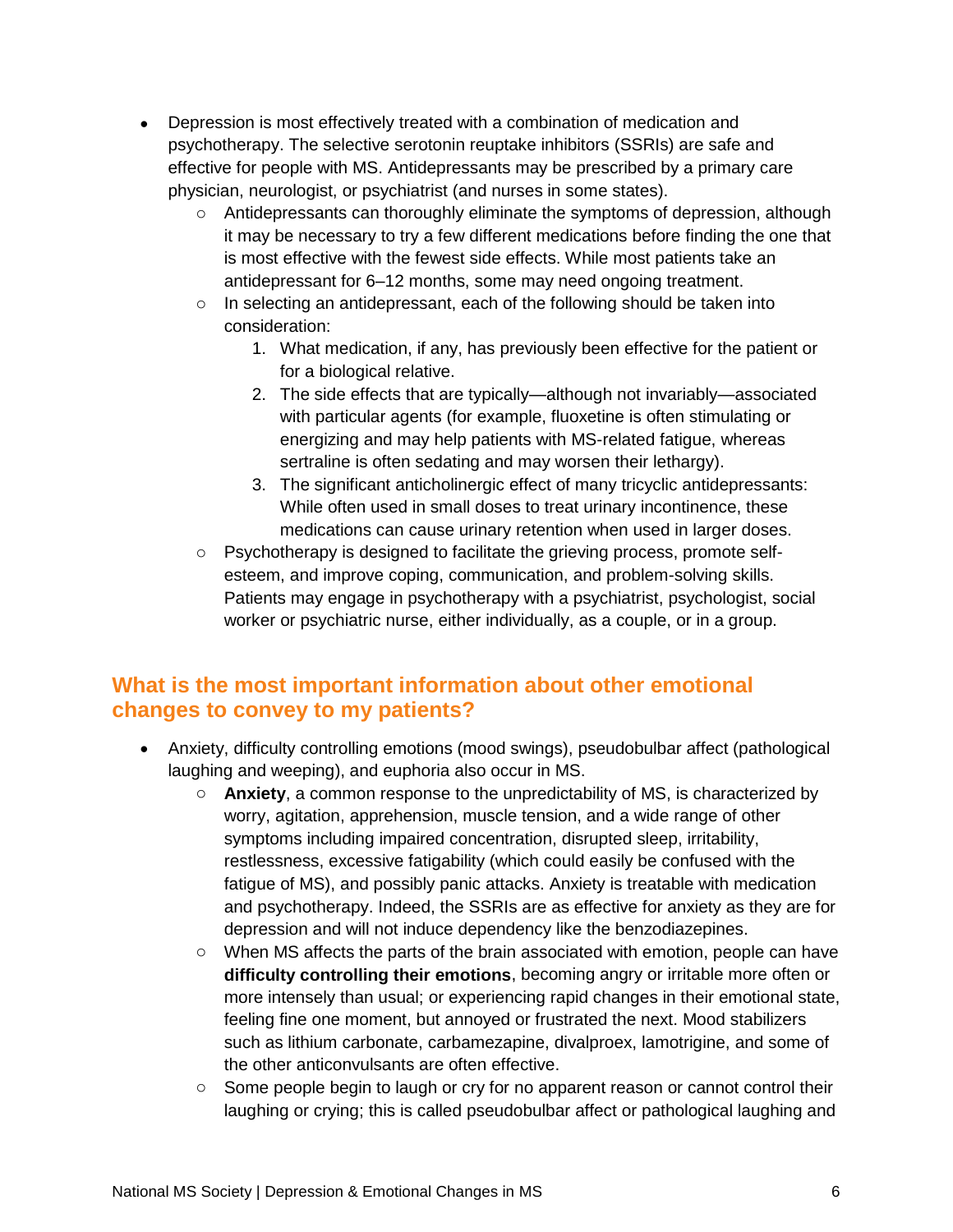weeping. The crying can be distinguished from sadness or depression because the person does not feel particularly unhappy and cannot explain the tears. Similarly, the laughter is not associated with joy or merriment and cannot be explained or controlled. The laughter is not associated with the other symptoms of mania, such as grandiosity, hyperactivity, pressured speech, or flight of ideas (see below). Pathological laughing and weeping can be treated with amitriptyline or levodopa.

- o **Euphoria** is the term used to describe people who appear cheerful and unconcerned in the face of significant disability and disruption of their lives. (Note the different usage of the same term in the psychiatric lexicon where it is a symptom of mania or hypomania—see below.) Whether a problem of emotional expression or cognition, this inability to recognize and accurately appreciate their situation can be disconcerting for caregivers and family members. Typically associated with longstanding disease, severe disability, and cognitive impairment, euphoria has no known treatment.
- High dose steroids can induce manic and hypomanic reactions, particularly in people with histories of depression and family histories of depression and alcoholism. Manic episodes are characterized by grandiosity and excessive cheerfulness or irritability, decreased sleep, rapid and pressured speech, hyperactivity, distractibility, impaired insight and judgment, and inappropriate and risky activities such as spending sprees and sexual promiscuity. Less intense and prolonged episodes are considered hypomania.

#### <span id="page-7-0"></span>**At what point is it appropriate to involve family members in these discussions?**

- When discussing MS symptoms, course, and prognosis with family members, it is important to include a discussion of possible emotional changes. Family members can help patients identify symptoms of depression and other emotional disturbances so that treatment can be initiated as soon as possible.
- Be alert to possible depression in family members, whether during office visits or by report from your patients. Marital discord may be a sign of depression in a spouse, as might withdrawal, irritability, or dramatic changes in lifestyle. Family caregivers of people with MS who have disabilities are particularly prone to depression. Children also can become depressed, typically manifesting their difficulties by failure at school, social isolation, or disruptive, oppositional, or angry behavior at home.
- When caregivers have no relief from their responsibilities or when they are ill-equipped to provide care because they are too young or too old or lack adequate resources, they can become overwhelmed and fail to provide appropriate medical and personal care. Some people with MS are victims of frank abuse by their caregivers, suffering from serious neglect and physical and sexual assault.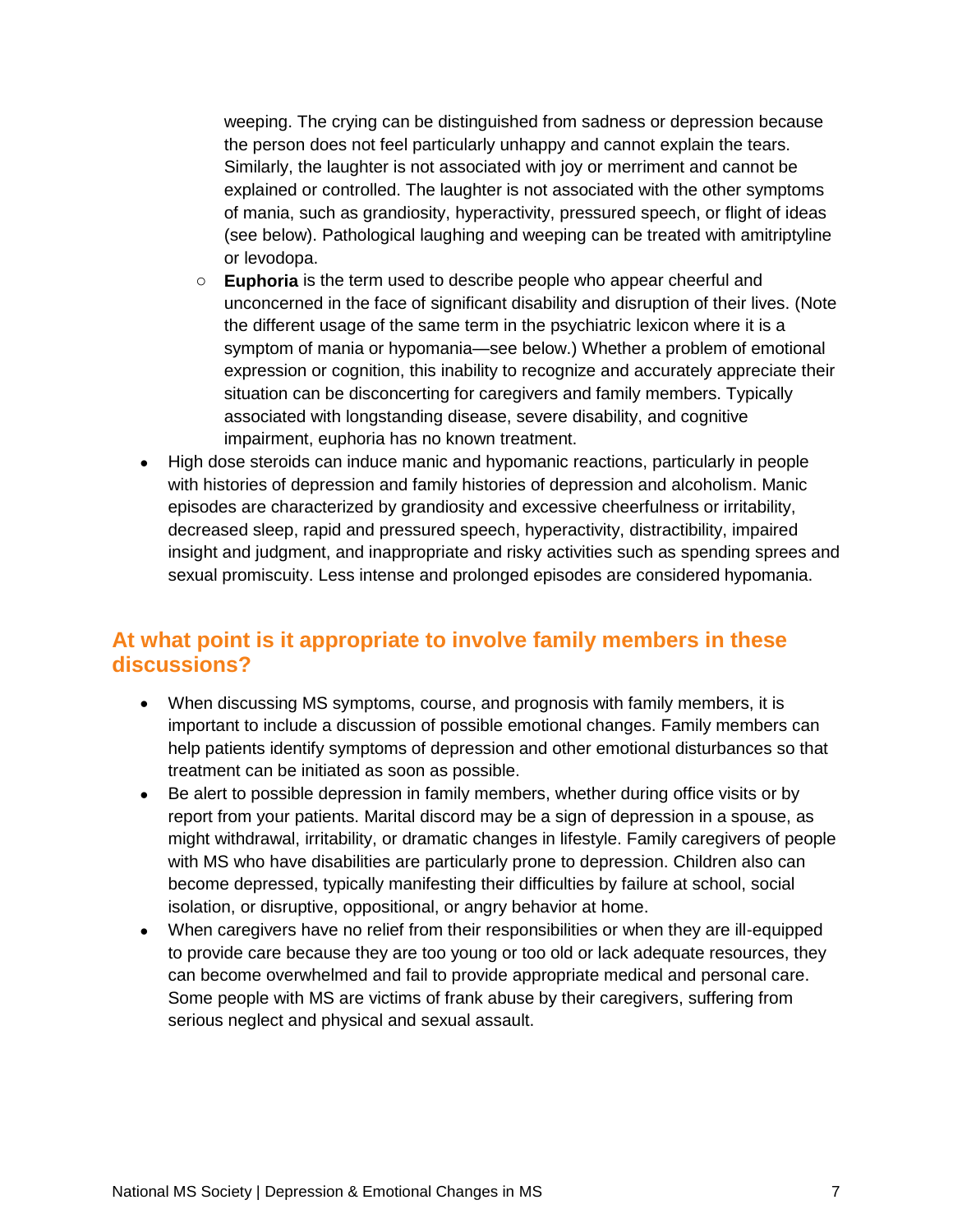# <span id="page-8-0"></span>**How do I assess my patients' emotional state?**

- Some patients will communicate their emotional difficulties clearly by:
	- o Telling you they are depressed and ask for help
	- $\circ$  Appearing so sad and disconsolate that the problem is apparent to everyone
	- o Functioning poorly at work or at home, with depression being the most obvious explanation
- Some patients feel too ashamed to admit that they are depressed, are unaware of what to call the distress they feel, or "medicate" themselves with alcohol or drugs. Many of these individuals are very adept at disguising their symptoms.
	- $\circ$  To identify these patients, inquire routinely about current mood, sleep, appetite, energy level, and substance use.
- To identify patients who are depressed or at risk for depression, ask about past history and family history (Has anyone in your family ever had trouble with depression or alcohol?), and use the two-question screening tool at every visit.
- If you have any concern about suicidal ideation or intent, assess the patient's view of the future (How do you think things are going? What sorts of things do you worry about?) and try to determine whether the patient is suicidal (Do you ever feel life is not worth living? Have you had thoughts about harming yourself?).
	- $\circ$  If the patient has suicidal thoughts, determine whether he or she has a plan, a serious intent, and access to lethal means (What do you think about doing? How would you do it? How likely are you to do it?).
- Inquire periodically about neglect and abuse.
	- o Is there any kind of care you need but are not receiving?
	- o Do you ever feel unsafe or threatened?
	- o Does anyone ever speak to you in a hurtful or frightening way?

#### <span id="page-8-1"></span>**How do I ensure appropriate treatment for my patients and their family members?**

- While some primary care physicians and neurologists want and are able to treat the emotional disorders associated with MS, most prefer to refer their patients to a mental health professional. Psychiatrists, psychologists, social workers, and psychiatric nurses all work with patients and families in psychotherapy; only psychiatrists (and nurses in some states) can prescribe medication.
- Patients who are reluctant to seek treatment from a mental health professional may be willing to accept help from their primary care physician or neurologist. These physicians can obtain consultation and guidance from psychiatrists about appropriate medications, doses, and target symptoms, and from them or other mental health professionals about useful ways to talk with the patient about his or her concerns.
- More commonly, patients are willing to follow through on a referral if their medical caregiver explains the reasons for the referral (e.g., special expertise in the kinds of difficulties the patient is experiencing) and provides encouragement and support. Ongoing communication between medical and psychiatric caregivers is important to the patient's follow-through with treatment.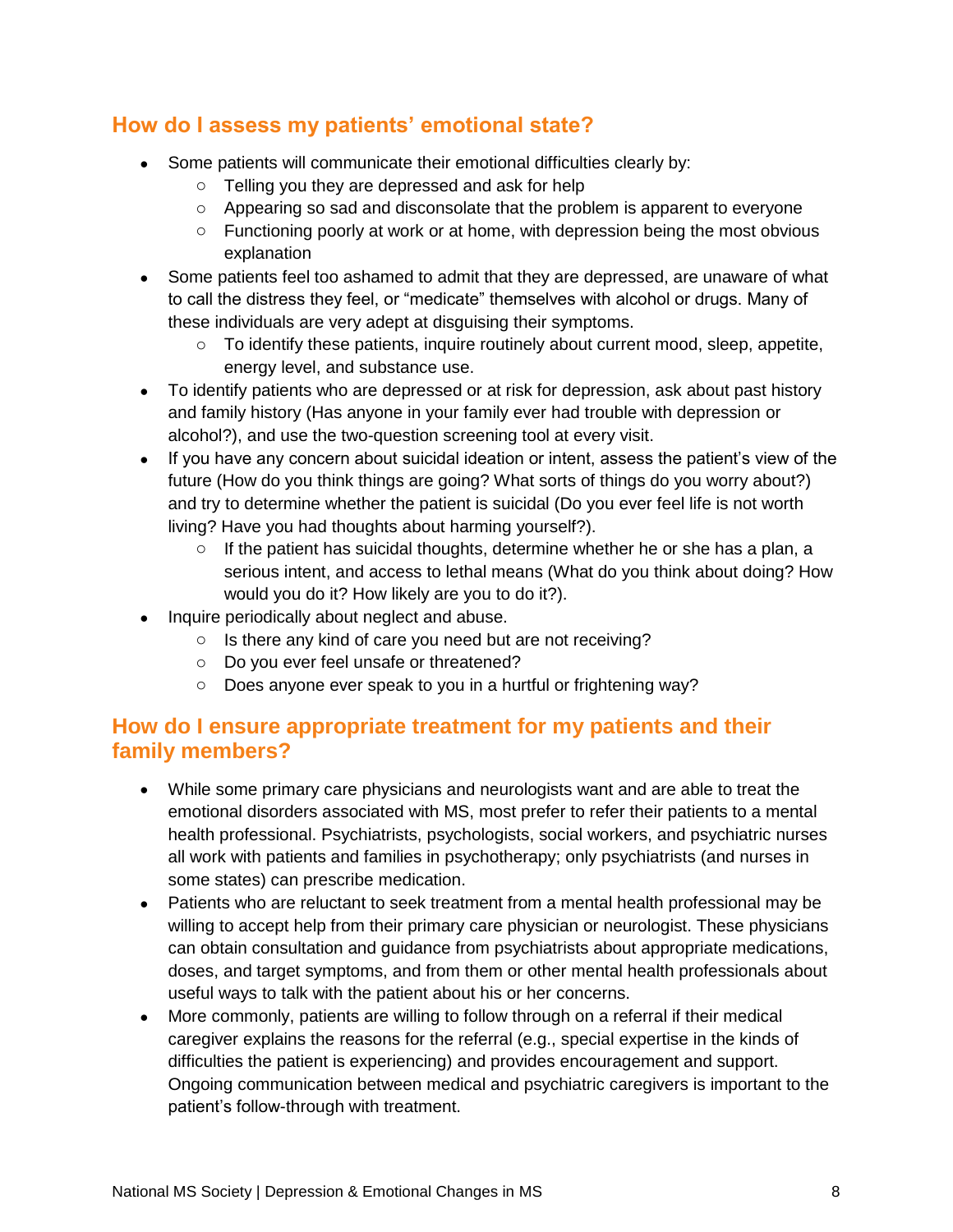# <span id="page-9-0"></span>**What other types of resources are available to help my patients with emotional changes?**

- The National MS Society (1-800-344-4867) can provide physicians with names of mental health professionals in the community who are experienced with treating the emotional disturbances associated with MS. The Society also offers educational programs, support groups, and other resources to support patients' coping efforts and help them deal with MS-related emotional changes.
- The National MS Society offers educational materials on a wide range of topics. Your patients can obtain these and other materials free of charge by calling 1-800-344-4867 or online at [www.nationalmssociety.org/Brochures:](http://www.nationalmssociety.org/Brochures)
	- o Depression and Multiple Sclerosis
	- o A Guide for Caregivers
	- o Multiple Sclerosis and Your Emotions
	- o Taming Stress in Multiple Sclerosis
	- o Fatigue: What You Should Know
	- o PLAINTALK: A Booklet about MS for Families
- <span id="page-9-1"></span>• Recommended readings:
	- o Feinstein A, Magalhaes S, Richard J-F et al. The link between multiple sclerosis and depression. Nat Rev Neurol. 2014;10:507-517.
	- o Kalb R (ed.). Multiple Sclerosis: The Questions You Have; The Answers You Need (5th ed.). New York: Demos Medical Publishing, 2012.
	- o Kalb R (ed.). Multiple Sclerosis: A Guide for Families (3rd ed.). New York: Demos Medical Publishing, 2006.
	- o Kalb R, Costello, K, Giesser B. Multiple Sclerosis for Dummies (2nd ed.). Hoboken NJ: Wiley Publishing, 2012.
	- o Minden S. Pseudobulbar Affect (Uncontrollable Laughing and/or Crying [\(http://www.nationalmssociety.org/pdf/forpros/Pseudobulbar.pdf\)](http://www.nationalmssociety.org/pdf/forpros/Pseudobulbar.pdf).
	- o Minden S. Turner A, Kalb R, Burke D. Emotional Disorders in Multiple Sclerosis. [\(nationalmssociety.org/NationalMSSociety/media/MSNationalFiles/Brochures/Cli](http://www.nationalmssociety.org/NationalMSSociety/media/MSNationalFiles/Brochures/Clinical-Bulletin-Emotional-Disorders-5-5-14.pdf) [nical-Bulletin-Emotional-Disorders-5-5-14.pdf\)](http://www.nationalmssociety.org/NationalMSSociety/media/MSNationalFiles/Brochures/Clinical-Bulletin-Emotional-Disorders-5-5-14.pdf)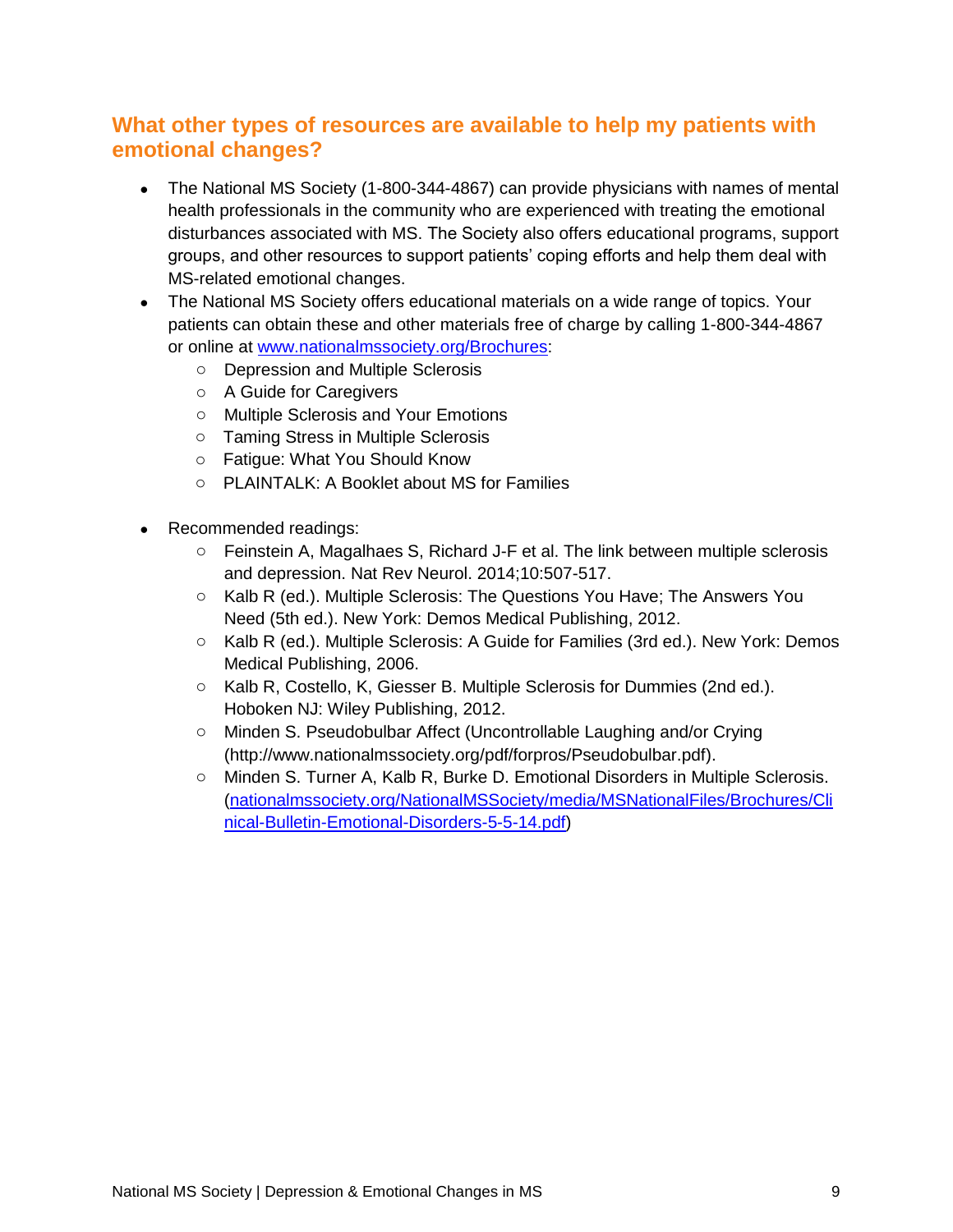#### **About the author**

Sarah Minden, MD is Assistant Professor of Psychiatry at Harvard Medical School, a member of the Department of Psychiatry at the Brigham and Women's Hospital, Boston, and Senior Scientist at Abt Associates, Inc. For over 20 years, Dr. Minden has worked with MS patients and their families to help them adjust to and cope with the challenges of living with MS, and to identify and treat depression and other emotional disorders. Dr. Minden is Principal Investigator of the National Multiple Sclerosis Society's Sonya Slifka Longitudinal Multiple Sclerosis Study that will provide important information on the course of MS, access to and use of health services, cost and outcomes of treatment, and quality of life. Dr. Minden has also conducted research on people with MS who are Medicare beneficiaries, on the psychological and cognitive aspects of MS, psychiatric reactions to ACTH and prednisone, and abuse and neglect of people with MS. Dr. Minden is also involved in research in mental health, including the psychological impact of medical illness, and policy development for delivery of mental health services and dissemination of information.

© 2018 National Multiple Sclerosis Society